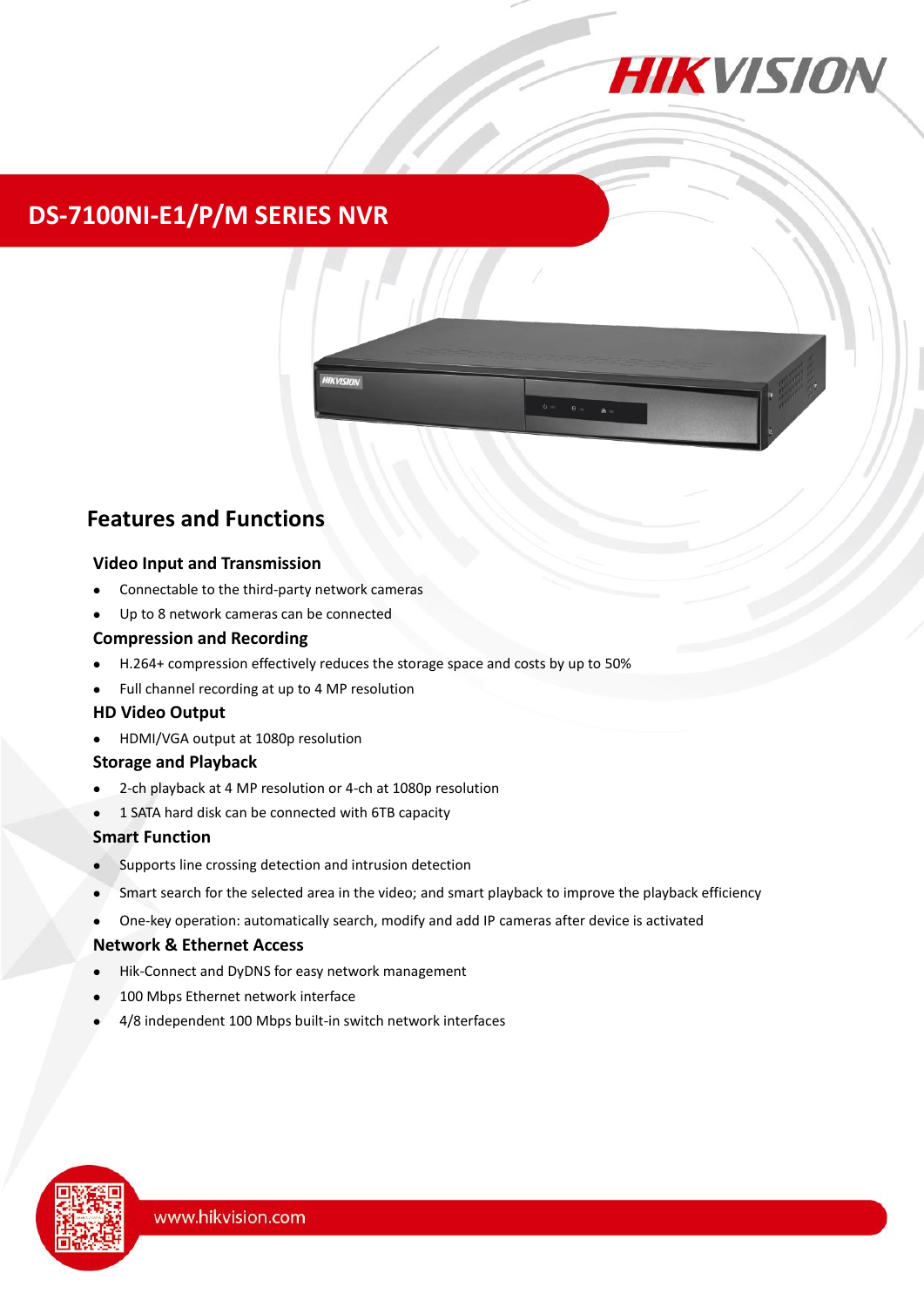

# **Specifications**

7

| <b>Model</b>                 |                                               | DS-7104NI-E1/4P/M                                                                            | DS-7108NI-E1/8P/M                                |  |  |
|------------------------------|-----------------------------------------------|----------------------------------------------------------------------------------------------|--------------------------------------------------|--|--|
| Video/Audio                  | IP video input                                | $4$ -ch                                                                                      | $8$ -ch                                          |  |  |
| input                        | Two-way audio<br>input                        | 1-ch, RCA (2.0 Vp-p, $1k\Omega$ )                                                            |                                                  |  |  |
| <b>Network</b>               | Incoming<br>bandwidth                         | 40 Mbps                                                                                      | 60 Mbps                                          |  |  |
|                              | Outgoing<br>bandwidth                         | 40 Mbps                                                                                      | 40 Mbps                                          |  |  |
|                              | Remote<br>connection                          | 64                                                                                           |                                                  |  |  |
| Video/Audio<br>output        | <b>Recording</b><br>resolution                | 4 MP/3 MP/1080p/1.3 MP/UXGA/720p/VGA/4CIF<br>/DCIF/2CIF/CIF/QCIF                             |                                                  |  |  |
|                              | <b>HDMI/VGA output</b>                        | 1-ch, resolution:<br>1920 × 1080/60Hz, 1280 × 1024/60Hz, 1280 × 720/60Hz,<br>1024 × 768/60Hz |                                                  |  |  |
|                              | <b>Audio output</b>                           | 1-ch, RCA (Linear, 1kΩ)                                                                      |                                                  |  |  |
| <b>Decoding</b>              | Live<br>view/Playback<br>resolution           | 4 MP/3 MP/1080p/1.3 MP / UXGA/720p/VGA/4CIF<br>/DCIF/2CIF/CIF/QCIF                           |                                                  |  |  |
|                              | Capability                                    | 2-ch@4 MP, 4-ch@1080p                                                                        |                                                  |  |  |
| <b>Hard disk</b>             | <b>SATA</b>                                   | 1 SATA interface for 1 HDD                                                                   |                                                  |  |  |
|                              | Capacity                                      | Up to 6TB for each disk                                                                      |                                                  |  |  |
| <b>Network</b><br>management | <b>Network protocols</b>                      | TCP/IP, DHCP, Hik-Connect, DDNS, NTP, SADP, SMTP, UPnP™                                      |                                                  |  |  |
| <b>External</b>              | <b>Network interface</b>                      | 1 RJ-45 10/100 Mbps self-adaptive Ethernet interface                                         |                                                  |  |  |
| interface                    | <b>USB interface</b>                          | $2 \times$ USB 2.0                                                                           |                                                  |  |  |
| <b>PoE</b>                   | <b>Interface</b>                              | 4 independent 100 Mbps<br>PoE network interfaces                                             | 8 independent 100 Mbps<br>PoE network interfaces |  |  |
|                              | <b>Max. Power</b>                             | 36 W                                                                                         | 75 W                                             |  |  |
|                              | <b>Supported</b><br>standard                  | AF and AT                                                                                    |                                                  |  |  |
| General                      | Power supply                                  | 48 VDC                                                                                       |                                                  |  |  |
|                              | Consumption<br>(without hard disk<br>and PoE) | $\leq 10 W$                                                                                  |                                                  |  |  |
|                              | <b>Working</b><br>temperature                 | -10 °C to +55 °C (14 °F to 131 °F)                                                           |                                                  |  |  |
|                              | <b>Working humidity</b>                       | 10 % to 90 %                                                                                 |                                                  |  |  |
|                              | <b>Dimensions</b>                             | $260 \times 228 \times 48$ mm<br>$260 \times 228 \times 48$ mm                               |                                                  |  |  |
|                              | $(W \times D \times H)$                       | $(10.2" \times 10.0" \times 1.9")$<br>$(10.2" \times 10.0" \times 1.9")$                     |                                                  |  |  |
|                              | Weight<br>(without hard<br>disk)              | ≤ 1 kg (2.2 lb)                                                                              |                                                  |  |  |